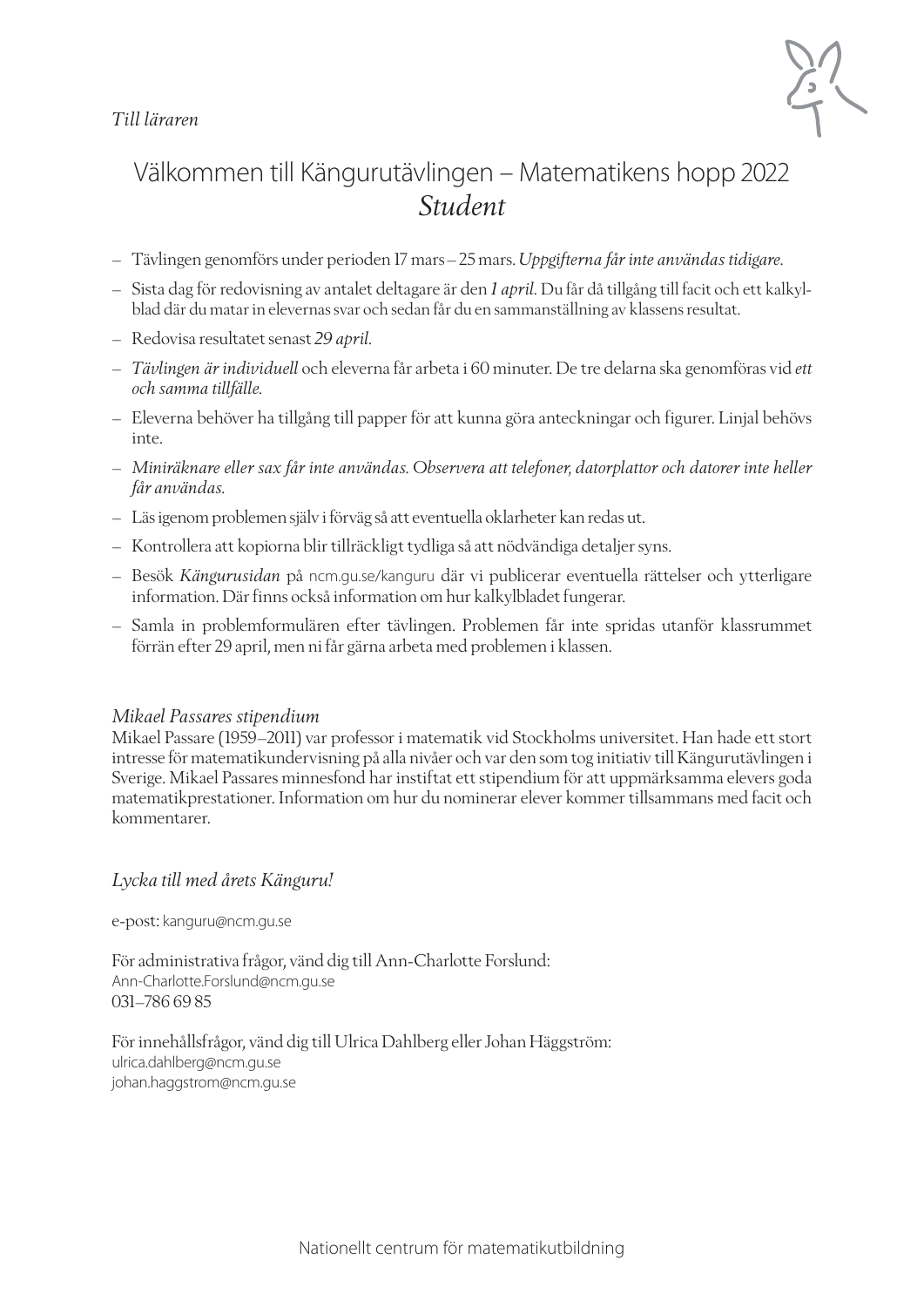

## Svarsblankett

## Markera ditt svar i rätt ruta

| <b>Uppgift</b> | $\boldsymbol{\mathsf{A}}$ | B | $\mathsf{C}$ | D | E | Poäng |
|----------------|---------------------------|---|--------------|---|---|-------|
| 1              |                           |   |              |   |   |       |
| $\overline{2}$ |                           |   |              |   |   |       |
| 3              |                           |   |              |   |   |       |
| $\overline{4}$ |                           |   |              |   |   |       |
| 5              |                           |   |              |   |   |       |
| 6              |                           |   |              |   |   |       |
| $\overline{7}$ |                           |   |              |   |   |       |
| 8              |                           |   |              |   |   |       |
| 9              |                           |   |              |   |   |       |
| 10             |                           |   |              |   |   |       |
| 11             |                           |   |              |   |   |       |
| 12             |                           |   |              |   |   |       |
| 13             |                           |   |              |   |   |       |
| 14             |                           |   |              |   |   |       |
| 15             |                           |   |              |   |   |       |
| 16             |                           |   |              |   |   |       |
| 17             |                           |   |              |   |   |       |
| 18             |                           |   |              |   |   |       |
| 19             |                           |   |              |   |   |       |
| 20             |                           |   |              |   |   |       |
| 21             |                           |   |              |   |   |       |
| 22             |                           |   |              |   |   |       |
| 23             |                           |   |              |   |   |       |
| 24             |                           |   |              |   |   |       |
| <b>SUMMA</b>   |                           |   |              |   |   |       |

Namn:.................................................................................................................................................

Klass:.................................................................................................................................................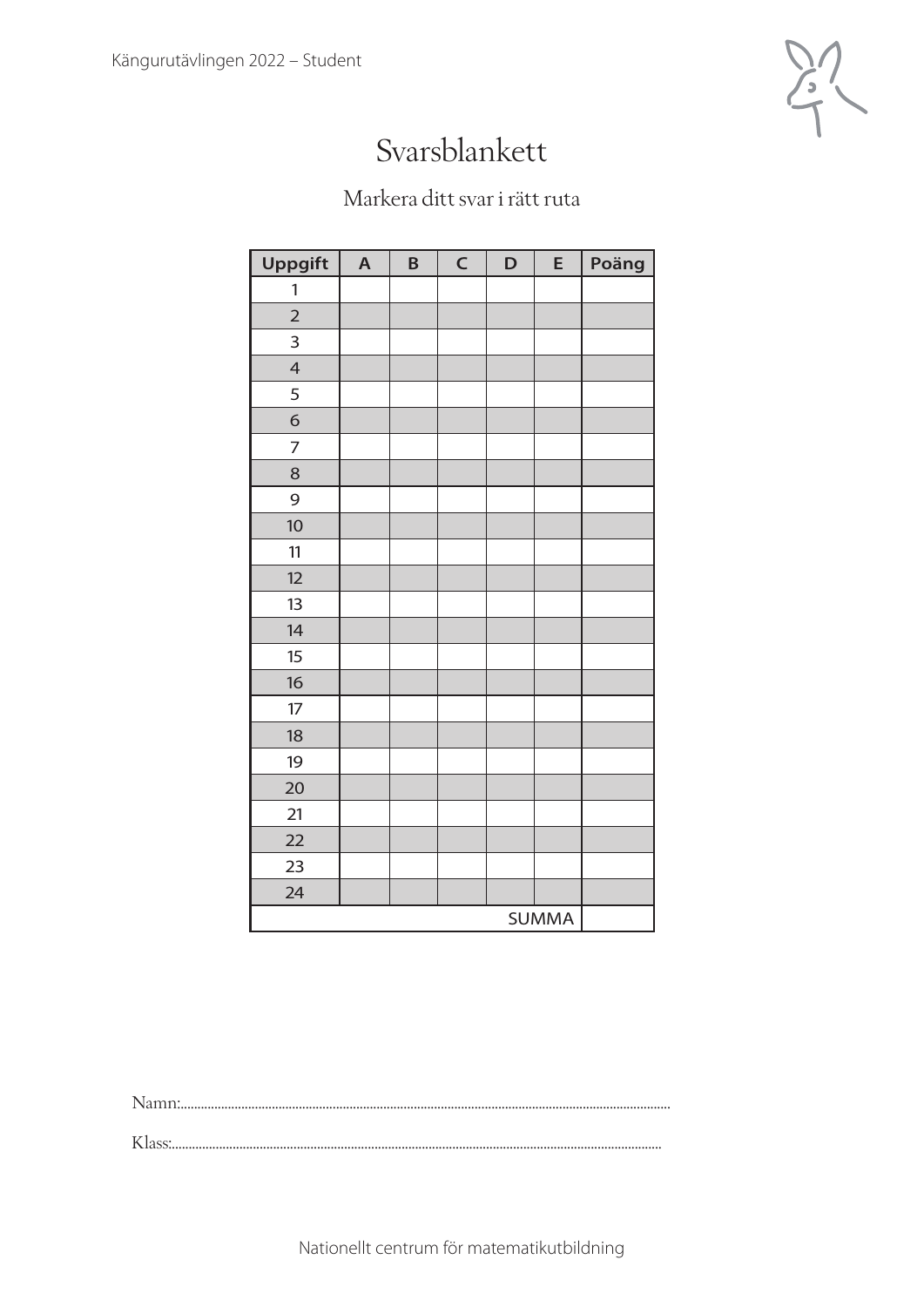# Kängurutävlingen – Matematikens hopp 2022 *Student*

### Three points problem

1 On Henry's smartphone, the diagram shows how much time he spent last week on each of his apps.

The apps are ordered from greatest to least time spent. This week, he spent exactly the same amount of time as last week on two of his apps, but only half as much time on the other two.

*[Greece]*

Which of the diagrams below cannot be the diagram for this week?

|   |                     |                                                                                                                          | B                       |     |                   |                    |             |
|---|---------------------|--------------------------------------------------------------------------------------------------------------------------|-------------------------|-----|-------------------|--------------------|-------------|
|   |                     |                                                                                                                          | E                       |     |                   |                    | [Germany]   |
| 2 |                     | How many positive three-digit integers are divisible by 13?                                                              |                         |     |                   |                    |             |
|   | A 68                | <b>B</b> 69                                                                                                              | C 70                    | D76 | E 77              |                    |             |
|   |                     |                                                                                                                          |                         |     |                   |                    | [Hong Kong] |
| 3 |                     | Bella is older than Charlie and younger than Lily. Teddy is older than Bella.<br>Which two people could be the same age? |                         |     |                   |                    |             |
|   | A Charlie and Teddy |                                                                                                                          | <b>B</b> Teddy and Lily |     |                   | C Lily and Charlie |             |
|   | D Bella and Lily    |                                                                                                                          | E Teddy and Bella       |     |                   |                    |             |
|   |                     |                                                                                                                          |                         |     |                   |                    | [Korea]     |
| 4 | number?             | The product of the digits of a 10-digit integer is 15. What is the sum of the digits of this                             |                         |     |                   |                    |             |
|   | A8                  | <b>B</b> 12                                                                                                              | C15                     | D16 | E 20              |                    |             |
|   |                     |                                                                                                                          |                         |     |                   |                    | [Greece]    |
| 5 |                     | Four circles, each of radius 1, intersects as shown.<br>What is the perimeter of the shaded region?                      |                         |     |                   |                    |             |
|   | $A\pi$              | B Some number between $\frac{3\pi}{2}$ and $2\pi$                                                                        |                         |     | $C\frac{3\pi}{2}$ | $D$ 2 $\pi$        | $E \pi^2$   |

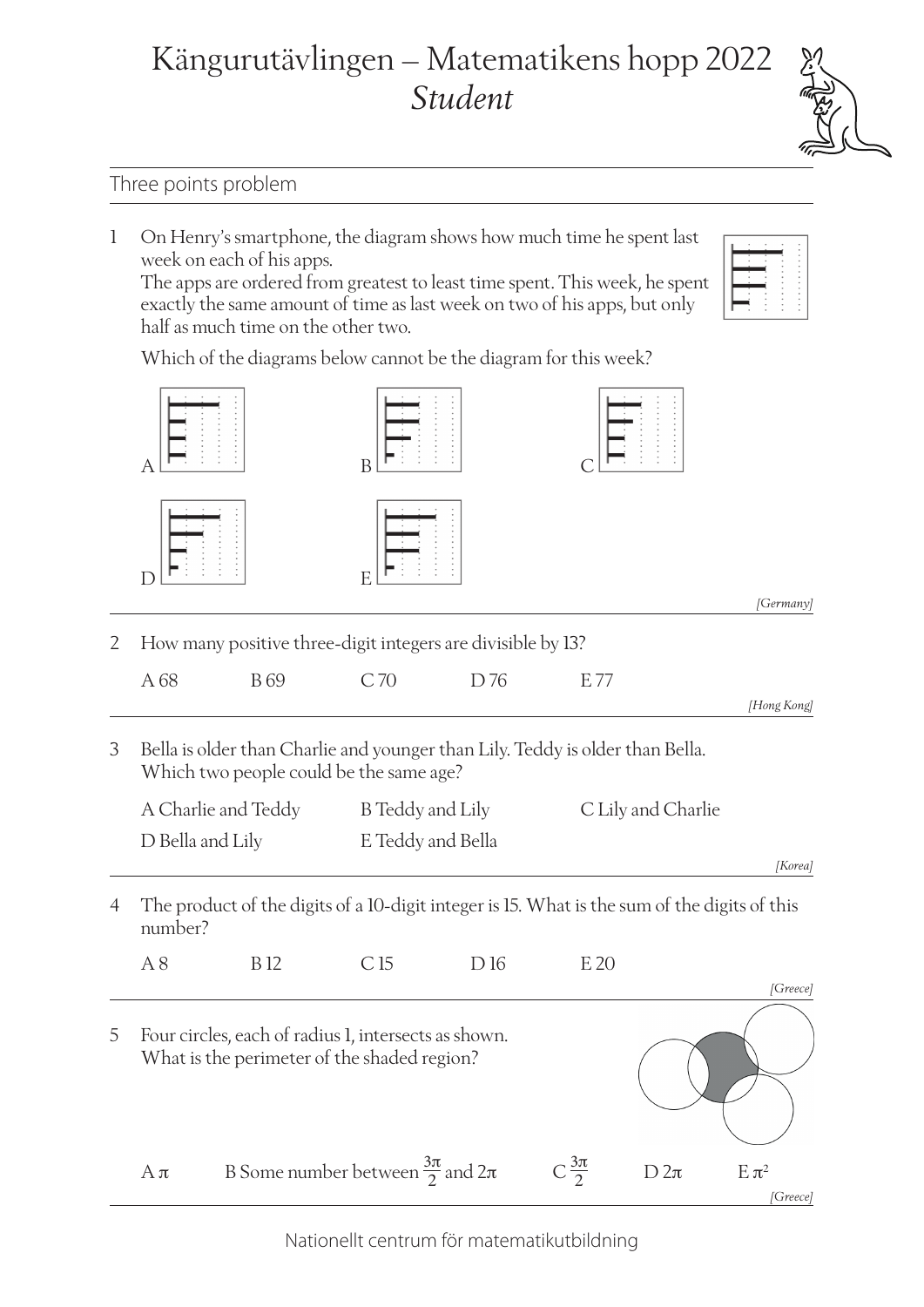

| David writes, in increasing order, all the integers from 2 to 2022 which use only 0s and 2s.<br>6<br>What is the number in the middle of his list? |                     |                                                                               |                |                                              |                                                                                                                                                                                  |             |
|----------------------------------------------------------------------------------------------------------------------------------------------------|---------------------|-------------------------------------------------------------------------------|----------------|----------------------------------------------|----------------------------------------------------------------------------------------------------------------------------------------------------------------------------------|-------------|
|                                                                                                                                                    | A 200               | <b>B</b> 220                                                                  | C 222          | D <sub>2000</sub>                            | E 2002                                                                                                                                                                           |             |
|                                                                                                                                                    |                     |                                                                               |                |                                              |                                                                                                                                                                                  | [France]    |
| 7                                                                                                                                                  |                     |                                                                               |                |                                              | How many real solutions does the equation $(x - 2)^2 + (x + 2)^2 = 0$ have?                                                                                                      |             |
|                                                                                                                                                    | A <sub>0</sub>      | B <sub>1</sub>                                                                | C <sub>2</sub> | D3                                           | E <sub>4</sub>                                                                                                                                                                   | [Austria]   |
| 8                                                                                                                                                  |                     | Four lines intersect forming eight equal angles.                              |                |                                              |                                                                                                                                                                                  |             |
|                                                                                                                                                    |                     | Which black arc has the same length as the small grey circle?                 |                |                                              |                                                                                                                                                                                  | E           |
|                                                                                                                                                    | A                   | B B                                                                           | CC             | D D                                          | E E                                                                                                                                                                              | [Malaysia]  |
|                                                                                                                                                    | Four points problem |                                                                               |                |                                              |                                                                                                                                                                                  |             |
| 9                                                                                                                                                  |                     | Which of the following is definitely true?                                    |                |                                              | Let a, b, c be non-zero numbers. The numbers - $2a^4b^3c^2$ and $3a^3b^5c^4$ have the same sign.                                                                                 |             |
|                                                                                                                                                    | $A$ ab $> 0$        | Bb < 0                                                                        | C c > 0        | Dbc > 0                                      | E a < 0                                                                                                                                                                          | [Greece]    |
|                                                                                                                                                    |                     | 10 The diagram shows a line with four marked points $A$ , $B$ , $C$ and $D$ . |                |                                              |                                                                                                                                                                                  |             |
|                                                                                                                                                    |                     |                                                                               | $\frac{B}{2}$  |                                              |                                                                                                                                                                                  |             |
|                                                                                                                                                    |                     | The distance between A and C is 12 cm and between B and D, 18 cm.             |                |                                              | What is the distance between the midpoint of AB and the midpoint of CD?                                                                                                          |             |
|                                                                                                                                                    | A 15 cm             | <b>B</b> 12 cm                                                                | $C18$ cm       | D6cm                                         | E9cm                                                                                                                                                                             | [Catalonia] |
| $\mathop{\mathrm{ll}}$                                                                                                                             |                     | on the meter are different?                                                   |                | $\left  6 \right  \mathrm{m}^3$<br> 7 <br> 8 | When Tony looks at the water meter in his bathroom, he notices that all the digits on<br>the meter are different. How much water will be used until the next time all the digits |             |

| $A\,0,006\,\mathrm{m}^3$ | B 0,034 m <sup>3</sup> | C 0,086 m <sup>3</sup> | D 0,137 m <sup>3</sup> | $E1,048 \,\mathrm{m}^3$ |
|--------------------------|------------------------|------------------------|------------------------|-------------------------|
|                          |                        |                        |                        |                         |

*[Germany]*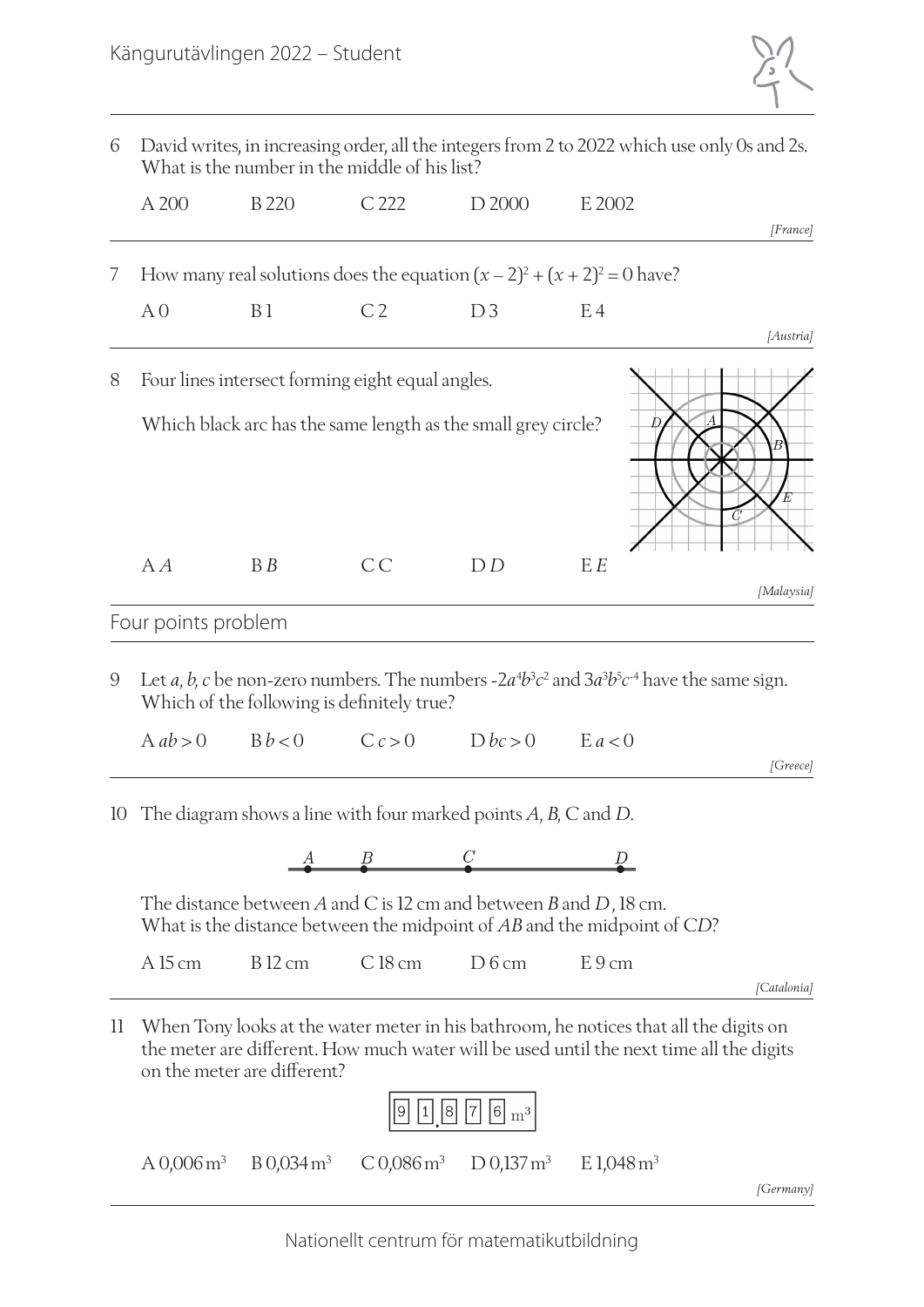

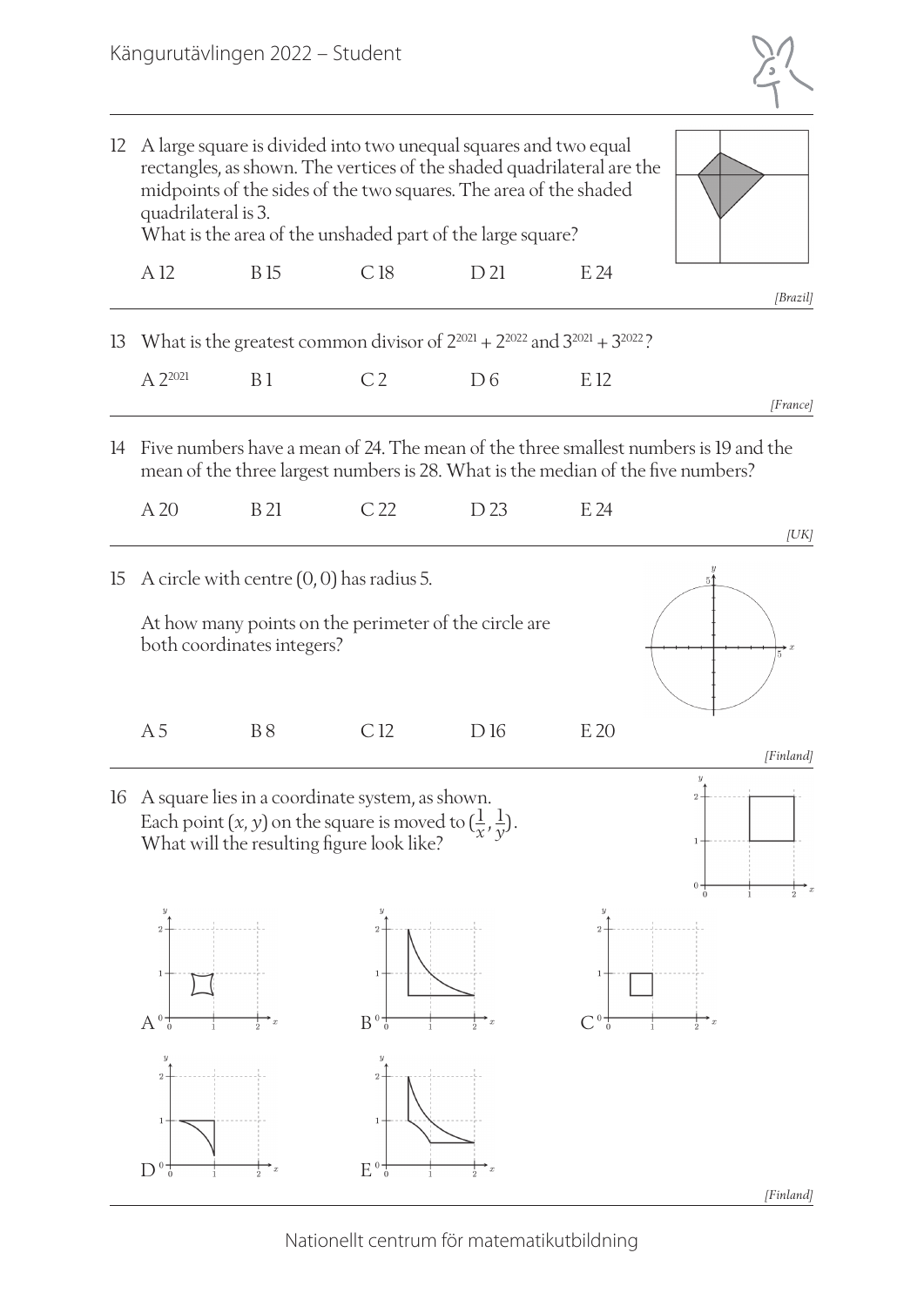

### Five points problem